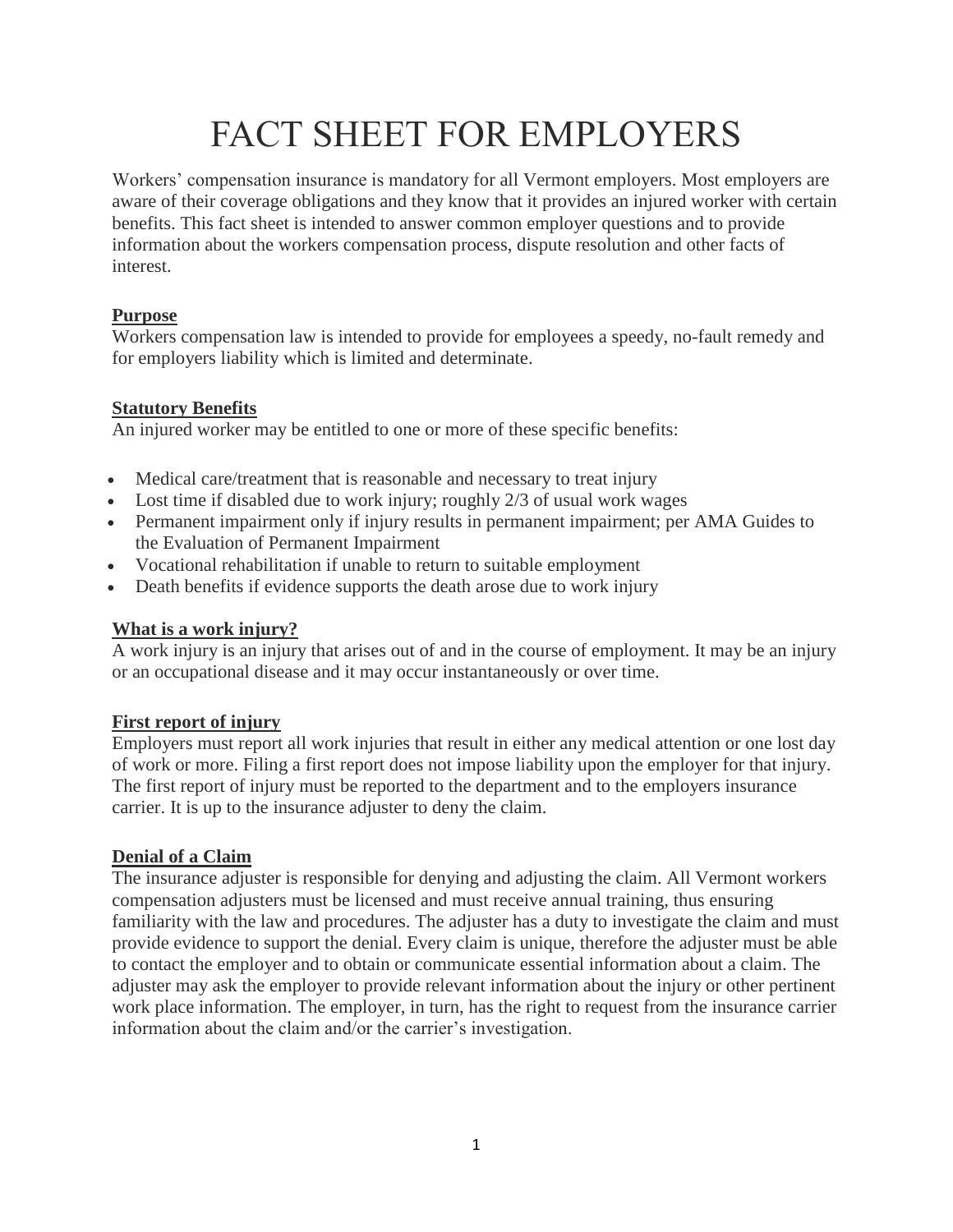## **Burden of Proof is on Employee**

The employee has the burden of proving that they suffered a work injury. Their statement alone is not sufficient. The employee must submit evidence supporting their claim. If the employee submits evidence, the employer, through its carrier, may submit contrary evidence. Evidence may include medical records, witness statements, or documentation of other factual information relevant to the claim. If both the employee and the carrier submit contrary evidence, the employee's evidence must be more persuasive for their claim to succeed.

## **Pre-existing injuries**

A claim is sometimes denied because the employee had a pre-existing injury. The denial is appropriate only if the employee suffered no new injury and/or no aggravation or worsening of their pre-existing injury. The law concerning pre-existing injuries is that you take your employee as you find them. This means that even if an employee may be more likely to suffer an injury, if a new injury occurs or an old injury is aggravated, the employer is responsible.

## **Pre-existing work injuries – Aggravation v. Recurrence**

A common dispute arises when an employee has suffered a work injury in the past and now suffers either an acceleration or exacerbation of an old injury or the return of symptoms following a temporary remission. This is called an aggravation/recurrence dispute. Either the employer/carrier from the old injury or the current employer/carrier are responsible. One insurance carrier must begin paying benefits. The department reviews the evidence and applies the following analysis to determine liability.

- Did the incident destabilize a previously stable condition?
- Had employee reached medical end result before leaving the first employer?
- Had employee stopped treating medically for original condition?
- Had employee successfully returned to work following original injury?
- Did employee's subsequent work contribute to final disability?

## **Denial of specific benefits**

Once a claim is accepted by the insurance carrier, specific benefits may still be denied. One example of a specific benefit that may be denied is surgery. If surgery has been recommended, there may be conflicting physicians opinions as to whether or not the proposed surgery is reasonable and necessary to treat the work injury. The insurance adjuster may submit evidence (in this example medical evidence) on the issue. The benefit sought may be properly denied if the insurance carriers evidence outweighs the employees evidence.

#### **Stopping payment of benefits**

The insurance adjuster must file at **Form 27** (Notice of Intention to Discontinue Payments) along with supporting evidence to stop payment of most benefits. The following reasons, supported by evidence, allow the insurance carrier to stop paying one or more benefits:

- Employee has reached medical end result
- Employee has failed or refused to return to work once medically released
- Employee refuses to attend a medical exam reasonably requested by the employer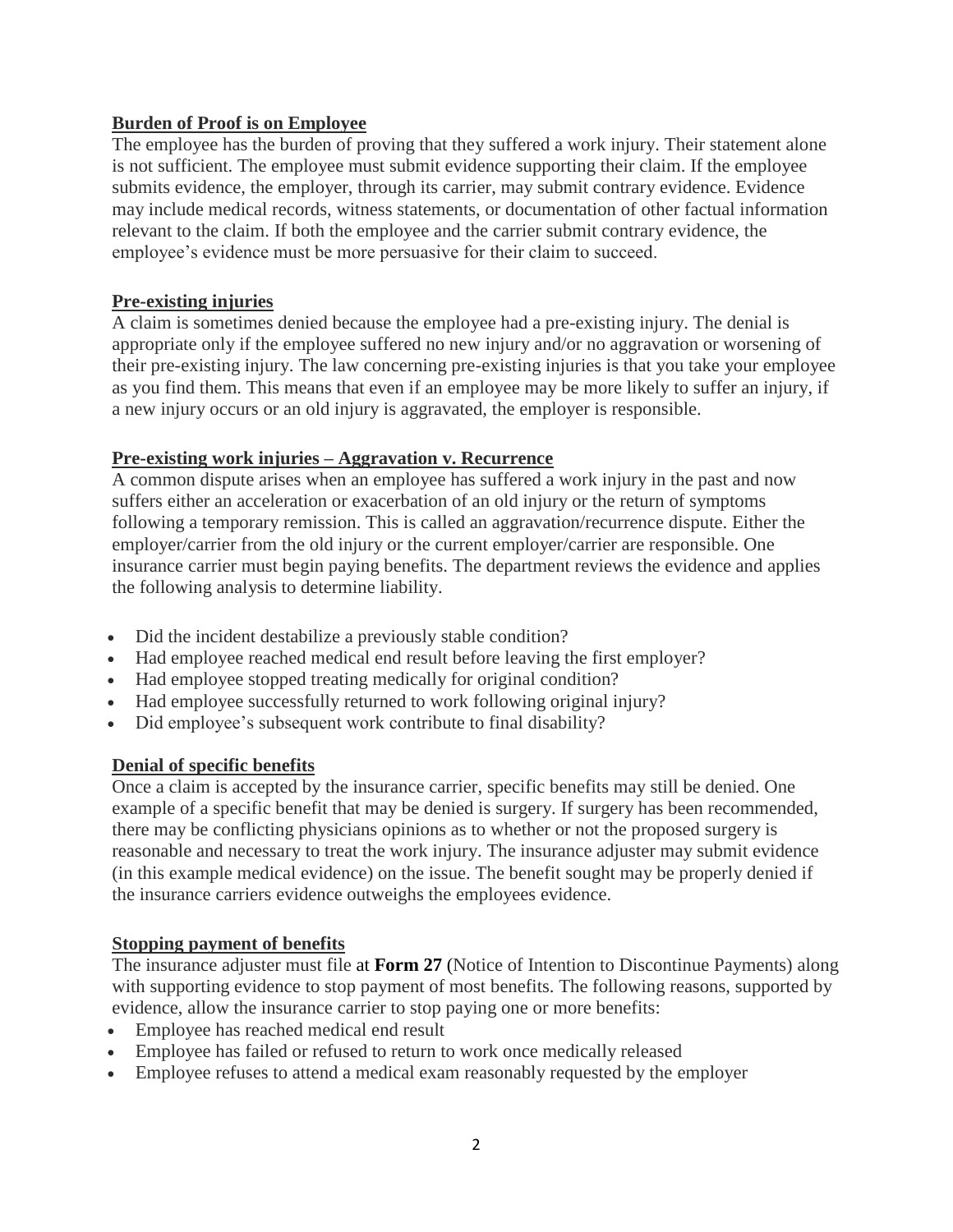- Employee willfully makes a false statement or representation of a material fact for the purpose of obtaining a workers' compensation benefit
- Employee fails or refuses, without good cause, to provide a medical authorization

## **Medical end result**

In Vermont, the carrier may stop paying lost time benefits when the employee reaches medical end result, that is, when the employee has reached a plateau in their recovery such that significant further improvement is not expected, regardless of treatment. The carrier must submit proof establishing medical end result.

## **Independent medical examinations**

The insurance carrier may request that the employee undergo an independent medical examination (IME). The employee must be given proper notice and the exam must be scheduled at reasonable times and places. IMEs are usually requested to address a specific medical issue in the claim such as causation, medical end result or permanency.

## **Return to work**

The employees return to work is a logical and desirable goal in workers compensation. The employee must be released to return to work by a medical provider. If the employee is not able to return to full-duty work it is necessary for a physician to address the employees physical work capabilities and/or limitations so that the employee can return to work safely. The employer may hasten the return to work process by identifying the physical requirements of available jobs and keeping the employee advised of availability. Once the employee returns to work the insurance carrier is allowed to stop payment of indemnity benefits.

## **Return to employer – Reinstatement**

The employer is required by law to reinstate the employee if s/he recovers within two years of being disabled. The employee should be reinstated in the first available suitable position. This means that if the employer has suitable work, it must be offered to the employee. Suitable work is that which the employee has the physical abilities, knowledge and skills to perform. The employer is not obligated to create a new position.

#### **Permanent Partial Disability**

When a work injury results in permanent impairment, the employee is entitled to compensation for that impairment, as rated by a medical provider, according to the most recent edition of the AMA (American Medical Assoc.) Guides to the Evaluation of Permanent Impairment. More than one medical opinion concerning permanent impairment may be provided in a claim. The employee is entitled to have one opinion from his/her treating physician (or, if treating physician does not perform permanency ratings, from another physician) paid for by the insurance carrier. If the opinions differ by  $\langle 10\%$  they are resolved at the informal level and  $>10\%$  at the formal level. The opinions are weighed and the following factors considered:

- Whether report was clear, thorough and included objective support for opinion expressed
- Comprehensiveness of exam
- Whether all medical and treatment records were considered in rendering opinion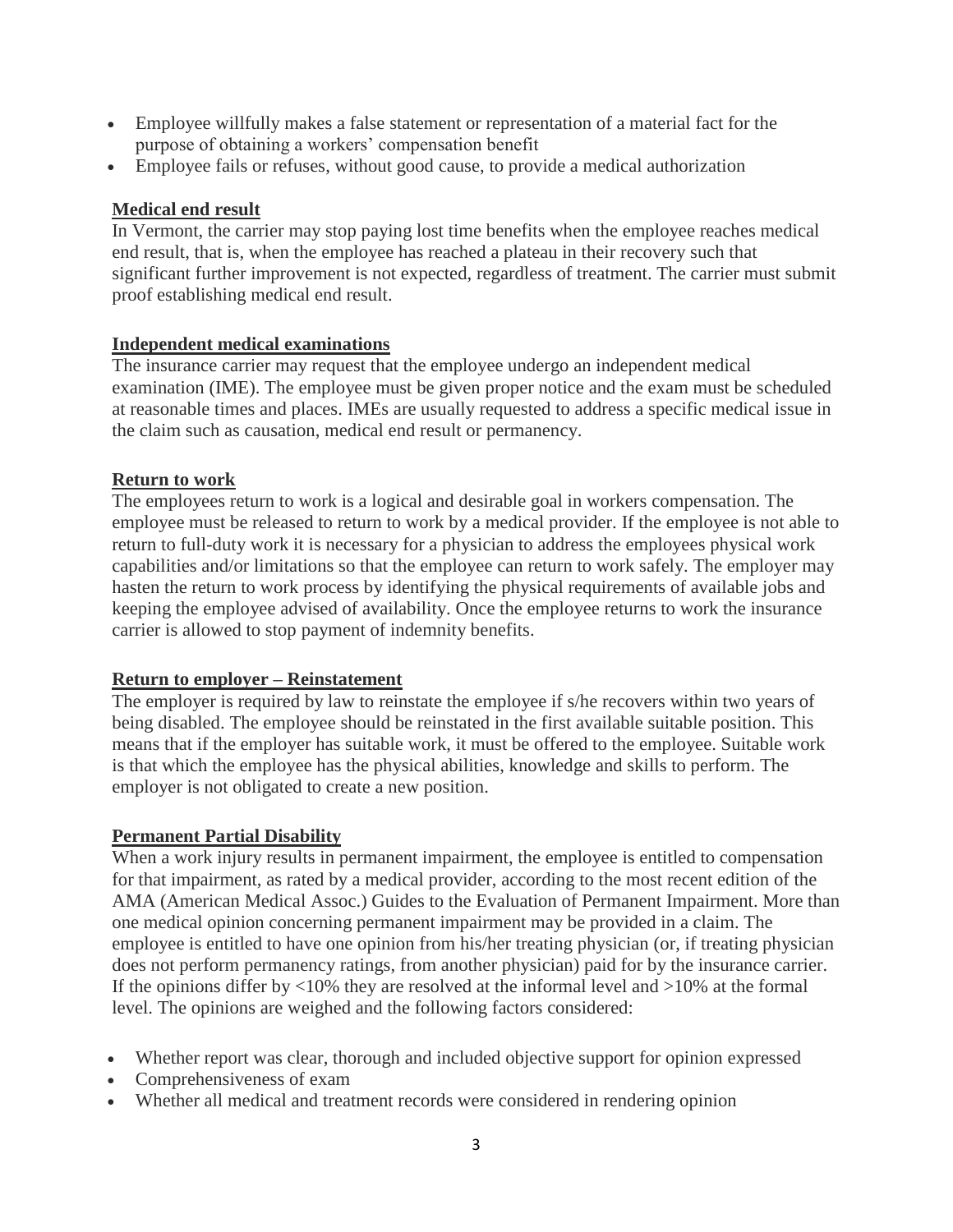- Nature and length of provider /patient relationship
- How the impairment was calculated, including review of criteria, table or page consulted

## **5th Edition of the AMA Guides**

The American Medical Association recently issued a new edition of the Guides to the Evaluation of Permanent Impairment. Vermont law requires that impairment ratings be calculated according to the most recent edition. There are some changes with the new edition. The new, 5th edition places greater emphasis upon objective and verifiable findings such as positive MRI or EMG findings. Another change is that the medical provider may add additional impairment for pain. No studies are yet available on the impact of ratings with the new edition. Early reviews suggest that for some injuries, ratings may go up, and for some injuries, ratings may go down. As always, both parties to a claim may present evidence on the issue of the appropriate permanent impairment rating. In addition, the other medical evidence in the file is considered.

## **Permanent Total Disability**

By law, an employee with specific identified injuries (such as the loss of both hands) is entitled to permanent total disability (PTD) benefits. PTD benefits are paid for a minimum of 330 weeks and continue unless the insurance carrier presents evidence that the employee has reasonable prospect of finding regular employment. The 1999-2000 legislature amended the law to recognize the Odd Lot Doctrine. This extends PTD benefits to an employee who, apart from the scheduled PTD injuries, is unable to return to regular, gainful employment. Despite this law change, the employee continues to have an extremely high burden of proof in establishing s/he is permanently and totally disabled. Even if there is a determination of PTD and an award, the carrier may present evidence to limit the duration of these benefits.

## **Injuries Not Covered**

Not all work injuries are covered under workers compensation. Compensation is not allowed for injuries caused by:

- employees willful intent to injure him/herself or another
- by or during the employees intoxication
- employees failure to use a safety appliance provided for his/her use

The burden of proof is on the employer who wishes to claim the benefit of one or more of these denials.

#### **Drug Testing**

Employers may perform drug testing of employees and/or of applicants only under the following specific conditions.

1. Job applicants: Employment has been offered, conditional upon negative test result; written notice of the testing procedure, drugs to be tested and that therapeutic levels of medically prescribed drugs will not be reported; and the drug test is administered pursuant to 21 V.S.A. §514.